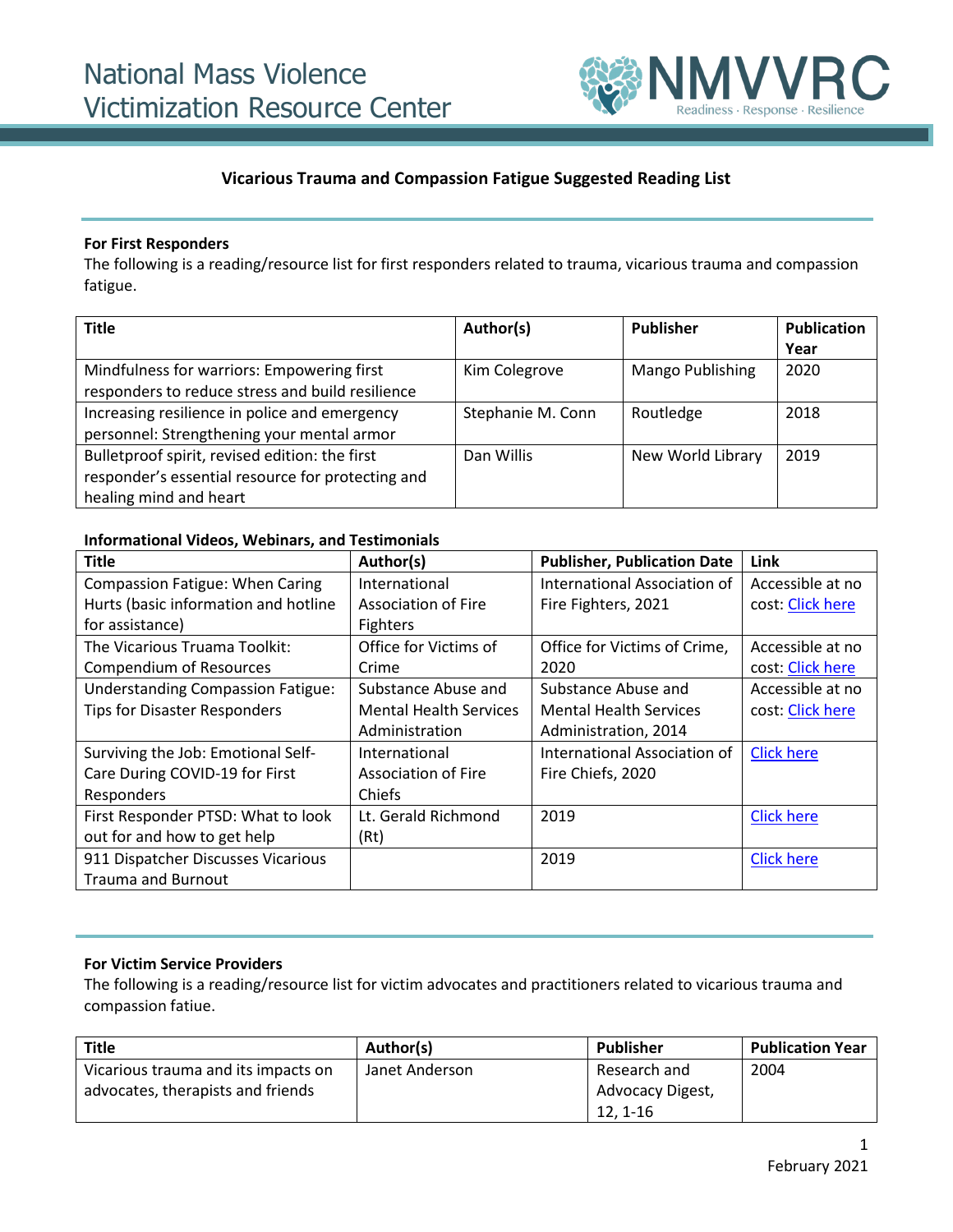| Vicarious trauma and resilience<br>Compassion fatigue: Coping with                                                        | S. Megan Berthold<br>Charles R. Figley                                                            | Routledge                                                   | Course used for<br>prior continuing<br>education<br>credit.<br>Accessible at no<br>cost: Click here<br>2013 |
|---------------------------------------------------------------------------------------------------------------------------|---------------------------------------------------------------------------------------------------|-------------------------------------------------------------|-------------------------------------------------------------------------------------------------------------|
| secondary traumatic stress disorder<br>in those who treat the traumatized                                                 |                                                                                                   |                                                             |                                                                                                             |
| Trauma stewardship: An everyday<br>guide to caring for self while caring<br>for others                                    | Laura van Dernoot Lipsky &<br><b>Connie Burk</b>                                                  | San Francisco, CA:<br>Berrett-Koehler                       | 2009<br>Also available:<br><b>Click here</b>                                                                |
| The compassion fatigue workbook:<br>Creative tools for transforming<br>compassion fatigue and vicarious<br>traumatization | Françoise Mathieu                                                                                 | Routledge                                                   | 2012                                                                                                        |
| Professional burnout, vicarious<br>trauma, secondary traumatic stress,<br>and compassion fatigue                          | Jason M. Newell & Gordon A.<br>MacNeil                                                            | <b>Best Practices in</b><br>Mental<br>Health, 6(2), 57-68.  | 2010                                                                                                        |
| Victim Advocate's Guide to Wellness:<br>Six Dimensions of Vicarious Trauma-<br>free Life                                  | Olga Phoenix                                                                                      | Create Space<br>Independent<br>Publisher                    | 2014                                                                                                        |
| Vicarious trauma in clinicians:<br>Fostering resilience and preventing<br>burnout                                         | Gertie Quitangon                                                                                  | The Psychiatric<br>Times, 36(7), 18-19                      | Accessible at no<br>cost: Click here                                                                        |
| Help for the Helper: The<br>Psychophysiology of Compassion<br>Fatigue and Vicarious Trauma                                | <b>Babette Rothschild</b>                                                                         | W.W. Norton and<br>Company, Inc.                            | 2006                                                                                                        |
| Compassion satisfaction, compassion<br>fatigue, and burnout: A replication<br>study with victim advocates                 | Jonathan Singer, Caroline<br>Cummings, Danielle<br>Boekankamp, Ryan Hisaka,<br>Lorraine T. Benuto | Journal of Social<br>Service<br>Research, 46(3),<br>313-319 | 2020                                                                                                        |

# **Informational Videos, Webinars, and Testimonials**

| Title                                                                                      | Link              |
|--------------------------------------------------------------------------------------------|-------------------|
| Beyond the Cliff: TedX Talk with Laura van Dernoot Lipsky                                  | <b>Click here</b> |
| Drowning in Empathy (Compassion Fatigue); The Cost of Vicarious Trauma with Amy Cunningham | Click here        |

# **For Professionals Who Serve First Responders**

The following is a reading/resource list for providers who serve first responders related to trauma, vicarious trauma and compassion fatigue.

| <b>Title</b>                 | Author(s)            | <b>Publisher</b>                     | <b>Publication</b> |
|------------------------------|----------------------|--------------------------------------|--------------------|
|                              |                      |                                      | Year               |
| First responders: behavioral | Substance Abuse,     | Disaster Technical Assistance Center | 2018               |
| health concerns, emergency   | <b>Mental Health</b> | Supplemental Research Bulletin       |                    |
| response, and trauma         | <b>Services</b>      |                                      |                    |
|                              | Administration       |                                      |                    |